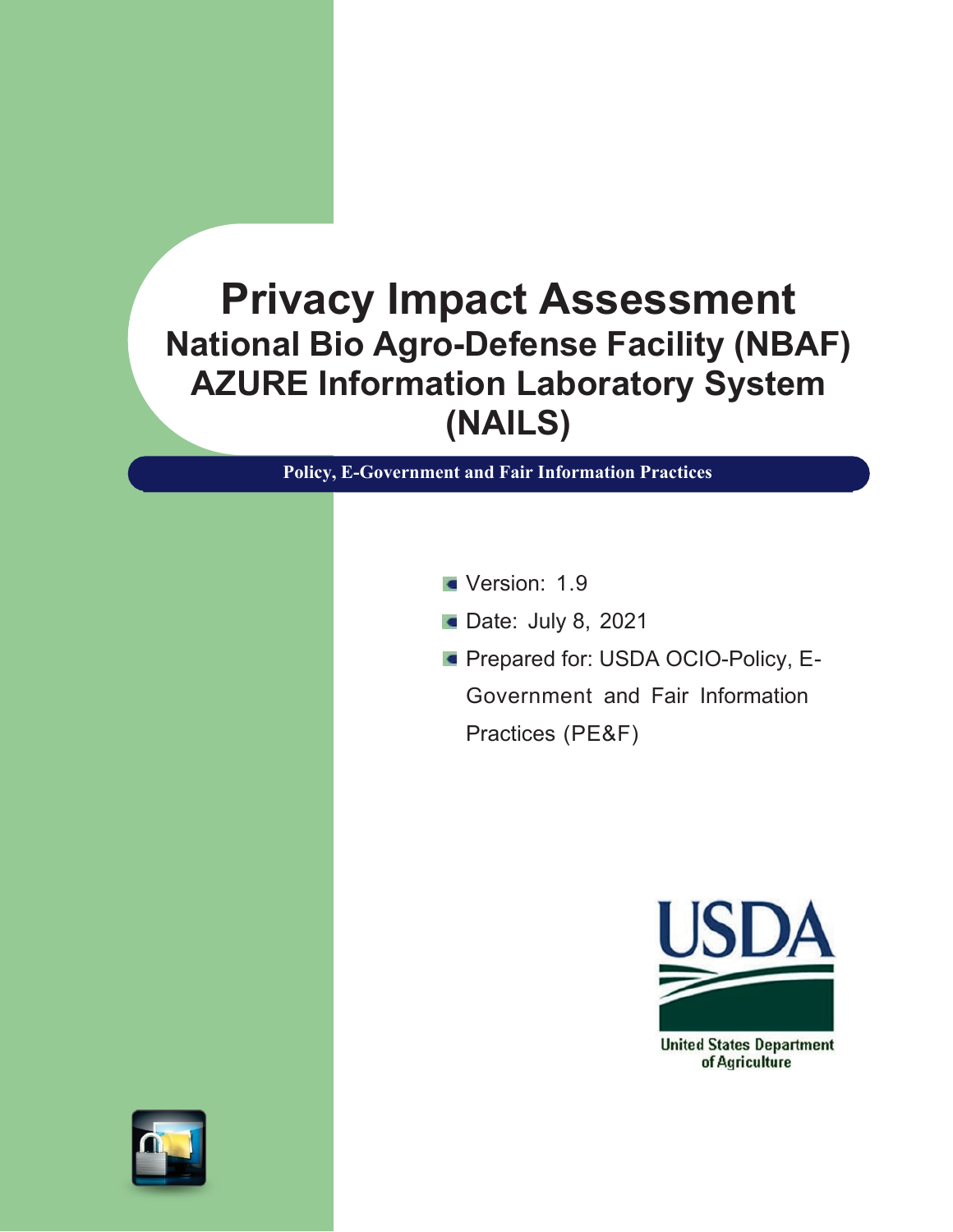

# **Document Information**

| <b>Owner Details</b>  |                           |  |  |  |
|-----------------------|---------------------------|--|--|--|
| Name                  | Kenneth Burton            |  |  |  |
| <b>Contact Number</b> | 785-477-3200              |  |  |  |
| E-mail Address        | Kenneth.R.Burton@usda.gov |  |  |  |

| <b>Document Revision and History</b> |                    |                            |                                                           |  |  |  |
|--------------------------------------|--------------------|----------------------------|-----------------------------------------------------------|--|--|--|
| <b>Revision</b><br><b>Date</b>       |                    | <b>Author</b>              | <b>Comments</b>                                           |  |  |  |
| 1.0                                  | 1APR20             | Eric Fong                  | Initial Draft for NAILS                                   |  |  |  |
| 1.1                                  | 3APR20             | Shah Mohammed              | Secondary Review and Correction                           |  |  |  |
| 1.2                                  | 3APR20             | Eric Fong                  | Submit for Internal Review                                |  |  |  |
| 1.3                                  | 6APR20             | Eric Fong                  | Correction made, resubmit for review                      |  |  |  |
| 1.4                                  | 7APR20             | Eric Fong                  | Return from internal review, submit for<br>privacy review |  |  |  |
| 1.5                                  | 14APR20            | Eric Fong<br>Shah Mohammed | Privacy review complete, routing for<br>signatures        |  |  |  |
| 1.6                                  | 1DEC <sub>20</sub> | Eric Fong                  | Added additional system in Section<br>1.0                 |  |  |  |
| 1.7                                  | 10APR21            | Eric Fong                  | Added additional content in Section<br>$2.0$ and $3.0$    |  |  |  |
| 1.8                                  | 27APR21            | Eric Fong                  | Re-submitted to Privacy for Review                        |  |  |  |
| 1.9                                  | 8JUL21             | Eric Fong                  | Re-submitted to Privacy for<br>Correction                 |  |  |  |

| <b>Distribution List</b> |              |                      |                            |  |  |  |
|--------------------------|--------------|----------------------|----------------------------|--|--|--|
| <b>Name</b>              | Title        | <b>Agency/Office</b> | <b>Contact Information</b> |  |  |  |
| Kenneth Burton           | System Owner | <b>NBAF</b>          | Kenneth.R.Burton@usda.gov  |  |  |  |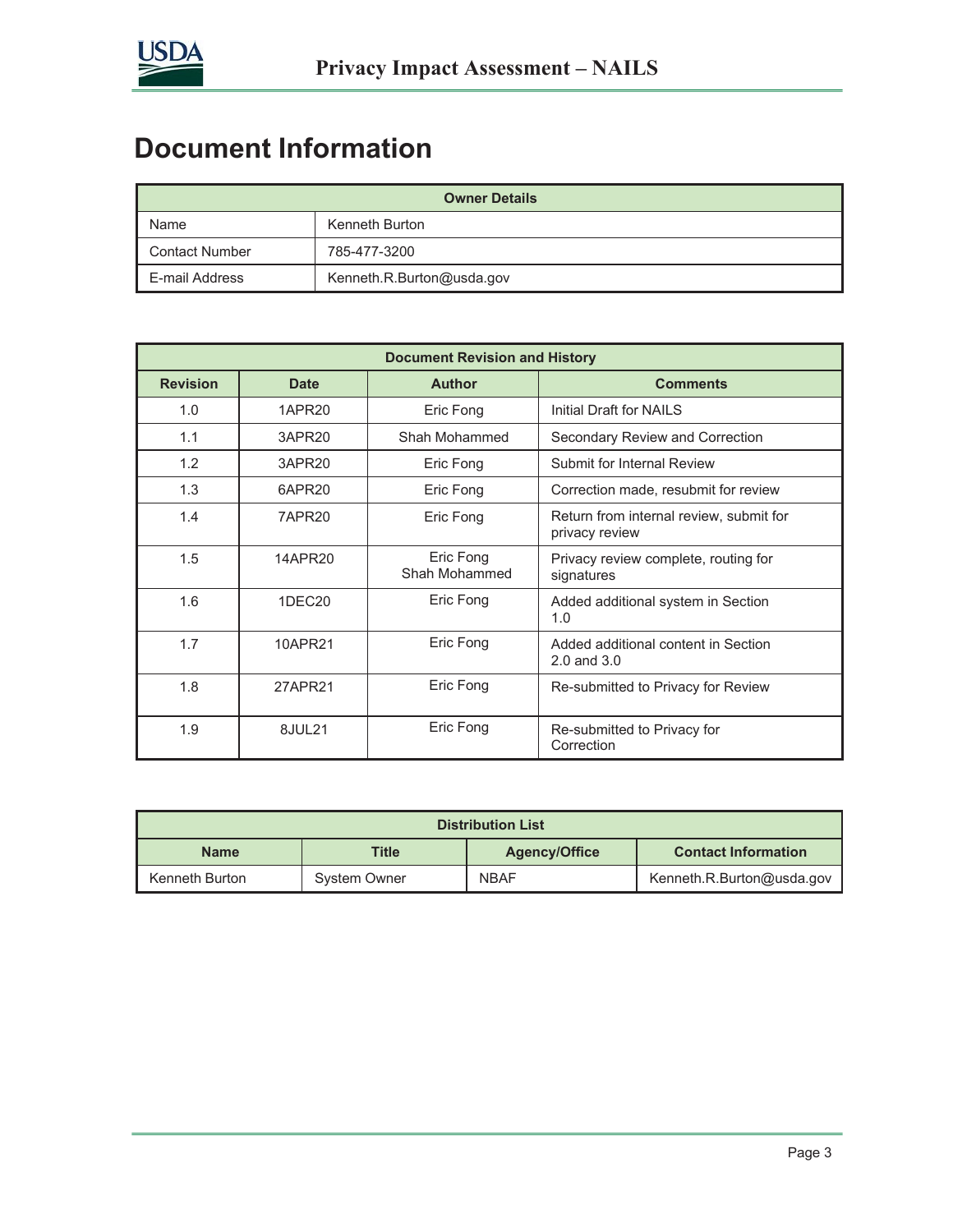

# **Privacy Impact Assessment for the**

**NBAF Azure Information and Laboratory System 8 July 2021**

# **Contact Point**

**Eric Fong Information Systems Security Manager APHIS/NBAF (785) 477-3496**

# **Reviewing Official**

**Tonya Woods Privacy Act Director United States Department of Agriculture (301) 851-4072**

**Kenneth Burton NBAF Coordinator United States Department of Agriculture (785) 712-3011**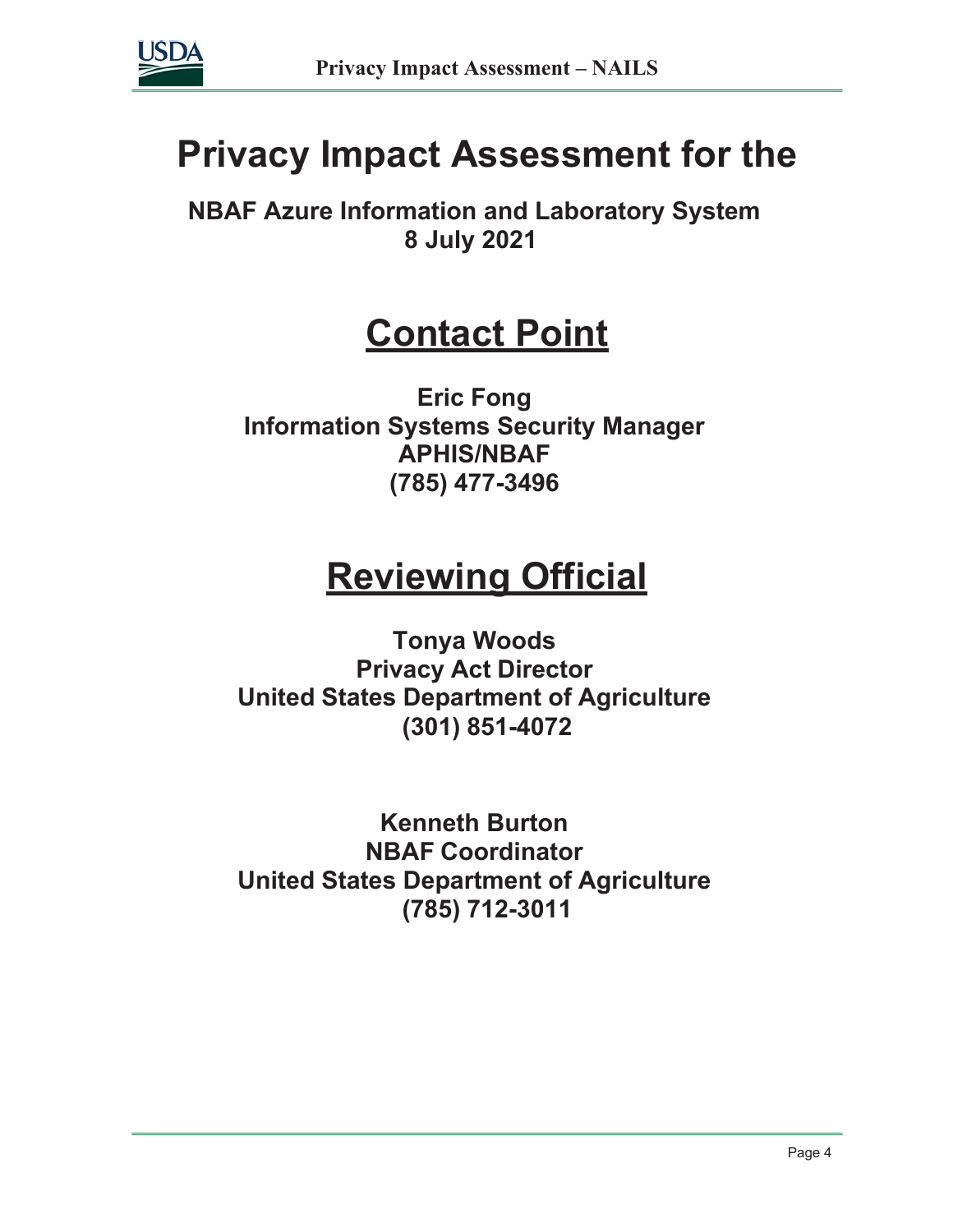

# **Overview**

The primary mission of the NBAF is the protection of animal health for the United States livestock industry. Capabilities for the NBAF include laboratories designed, constructed, and equipped for Biosafety Level (BSL) 2, 3 and 4. NBAF strengthen U.S. capability for training veterinarians to quickly identify foreign animal and zoonotic diseases in the field, reducing the impact of a potential outbreak.

The purpose of the USDA National Bio and Agro-defense Faculty (NBAF) Azure Information and Laboratory System (NAILS) is to support and authorize applications in the Veterinary Services (VS) subscription hosted in Marketing and Regulatory Programs (MRP) Animal and Plant Health Inspection Service (APHIS) Azure Cloud in use by the NBAF located at Manhattan, Kansas. NBAF is charged with basic and applied research, diagnostics, training, and the development of countermeasures for foreign animal and zoonotic diseases. This PIA was conducted because the NAILS has the potential to store personally identifiable information within the file servers. Currently the NAILS Risk Management Framework (RMF) activities are ongoing with a planned completion date of August 2021.

The function of the system is to deliver the following services to NBAF:

Biological Information Management System (BioIMS) Electronic Laboratory Notebook (ELN) Laboratory Information Management System (LIMS) Environmental, Health, Safety and Quality (EHSQ) Data Entry System (DES) Animal Management System (AMS) Quality Management System (QMS)

# Section 1.0 Characterization of the Information

The following questions are intended to define the scope of the information requested and/or collected as well as reasons for its collection as part of the program, system, rule, or technology being developed.

#### **1.1 What information is collected, used, disseminated, or maintained in the system?**

The (NBAF) Azure Information and Laboratory System (NAILS) stores data used and processed by laboratory and administrative information on procedures, policies, instructions, references, manuals, forms, audits, calibration results, and reports.

The Marketing and Regulatory Programs (MRP) Animal and Plant Health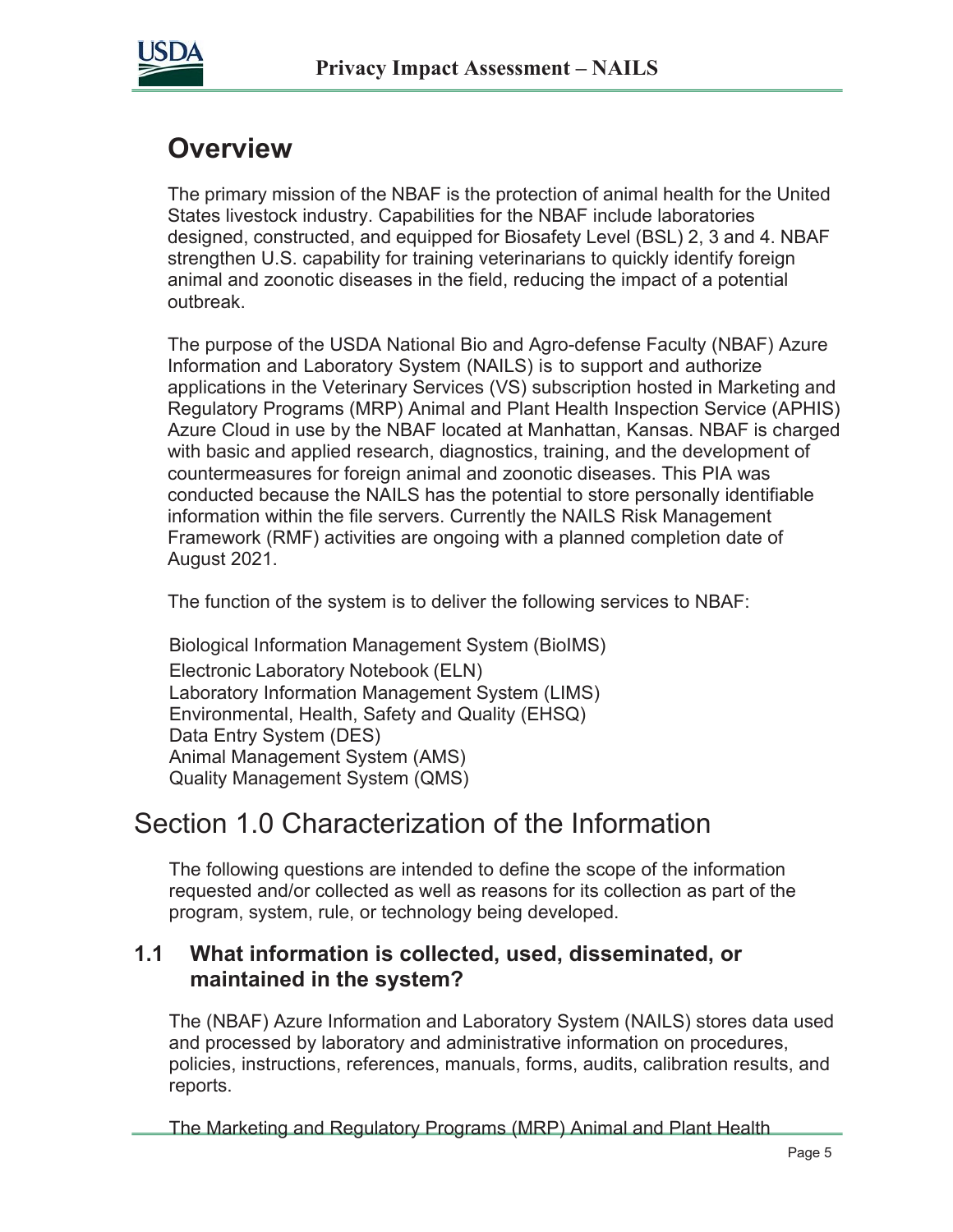

Inspection Service (APHIS) Azure Cloud maintains the data and is responsible for the security of the stored data. The applications in NAILS may contain PII information on individuals to include:

 $\boxtimes$  Name (full name, mother's maiden name, maiden name of the individual, nickname, or alias).

 $\boxtimes$  Date and/or place of birth.

 $\boxtimes$  Address Information (street or email address).

 $\boxtimes$  Personal identification number (e.g. social security number, tax identification number, passport number, driver's license number or a unique identification number, etc)

 $\Box$  Financial data (credit card numbers, bank account numbers, etc.).

 $\boxtimes$  Animal Health data (including height, weight, blood pressure, etc.).

 $\Box$  Biometric data (fingerprints, iris scans, voice signature, facial geometry, DNA, etc.).

 $\Box$  Criminal history.

 $\Box$  Employment history.

 $\boxtimes$  Miscellaneous identification numbers (agency assigned number, case number, accounts, permits, etc.).

 $\boxtimes$  Photographic image/identifying characteristics.

 $\boxtimes$  Handwriting or an image of the signature.

#### **1.2 What are the sources of the information in the system?**

The source of the information on containing data come for the USDA users that inputs in NAILS applications and the Active Directory (AD). The stored information is for the USDA Animal and Plant Health Inspection Service (APHIS) employees/contractors for support of the NBAF mission.

All users will require Domain Account Request Form to access NAILS. This information is the minimum required to approve the applicable account request form. This ensures that while the user is using IT resources under one single Enterprise Active Directory that their actions can be audited. Users must complete Information Awareness (IA) per the *Acceptable Use Policy* (AUP) and *Rules of Behavior* (ROB) to gain access to NBAF Domain. *Non-***Disclosure Agreement** (NDA) for NBAF contractors is additional requirement for contractors.

#### **1.3 Why is the information being collected, used, disseminated, or maintained?**

The information is maintained in NAILS to maintain compliance with the Laboratories' accreditation, Animal Management accreditation, and Safety,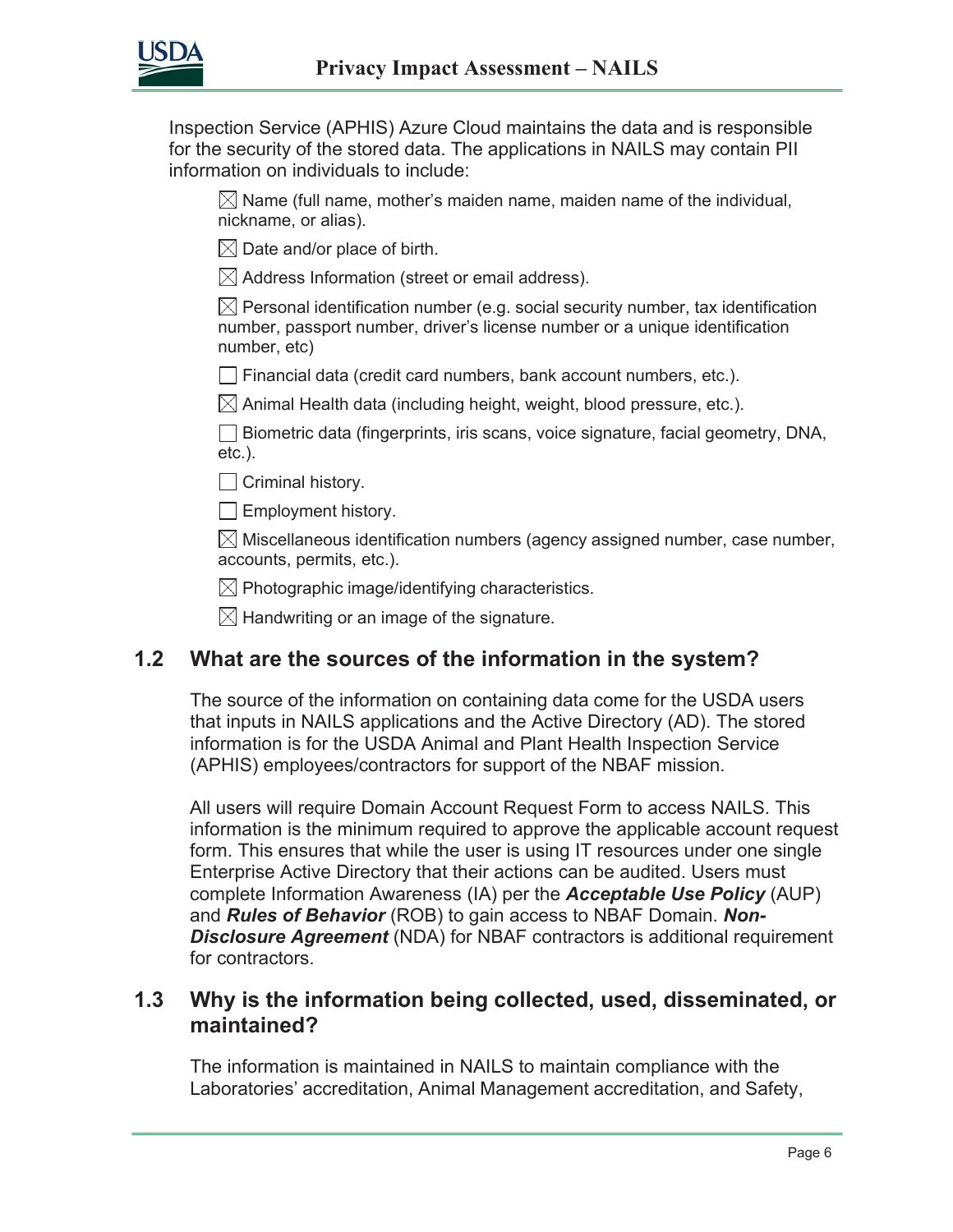

Health, Environmental accreditation. Collecting the information listed in Sections 1.1 and 1.2 of this document helps automate, streamline, and manage the following under a single web based platform: animal health data, safety and environment management related data, regulatory compliance, laboratory management data, standard operating procedures (SOPs), work instructions (WI), references, manuals, forms, laboratory audits (internal audits of laboratory activities, administrative procedures, calibration), and metric reports.

#### **1.4 How is the information collected?**

The information is collected by applications, servers maintained by Marketing and Regulatory Programs (MRP) Animal and Plant Health Inspection Service (APHIS) Azure Cloud Veterinary Service (VS) Subscription. Employee information is collected from the supervisor, USDA active directory.

Domain and Application Accounts - The information is submitted on the Domain Account Request Form and User Management System (UMS) approved by their supervisor. All users are required to have a Domain Account Request access NAILS, see 1.2.

#### **1.5 How will the information be checked for accuracy?**

Employee information is validated by the individual's supervisor through the use of an Animal and Plant Health Inspection Service (APHIS) 513 form, digitized in the User Management System (UMS).

Domain accounts in Sections 1.1 and 1.2 is checked for accuracy via review (such as background check, suitability review), quality and document managers, and the employee's supervisor. After the employee's supervisor approves the document, the document is then sent to the appropriate Program quality manager for final review/authorization.

#### **1.6 What specific legal authorities, arrangements, and/or agreements defined the collection of information?**

Specific legal authorities for applications in NAILS include:

Homeland Security Presidential Directive 9 (HSPD-9). Virus-Serum –Toxin Act (21 USC §151-159 et.seq.) 9 CFR 53 (Foot-And-Mouth Disease, Pleuropneumonia, Rinderpest, and Certainother communicable Diseases of Livestock or Poultry) 9 CFR 56 (Control of H5/H7 Low Pathogenic Avian Influenza)9 CFR 82 (Exotic Newcastle Diseases and Chlamydiosis) 9 CFR 94 (Rinderpest, Foot-and-Mouth Disease, Exotic Newcastle Disease, African Swine Fever, Classical Swine Fever, Swine Vesicular Disease, and Bovine Spongiform Encephalopathy: prohibited and restricted importations)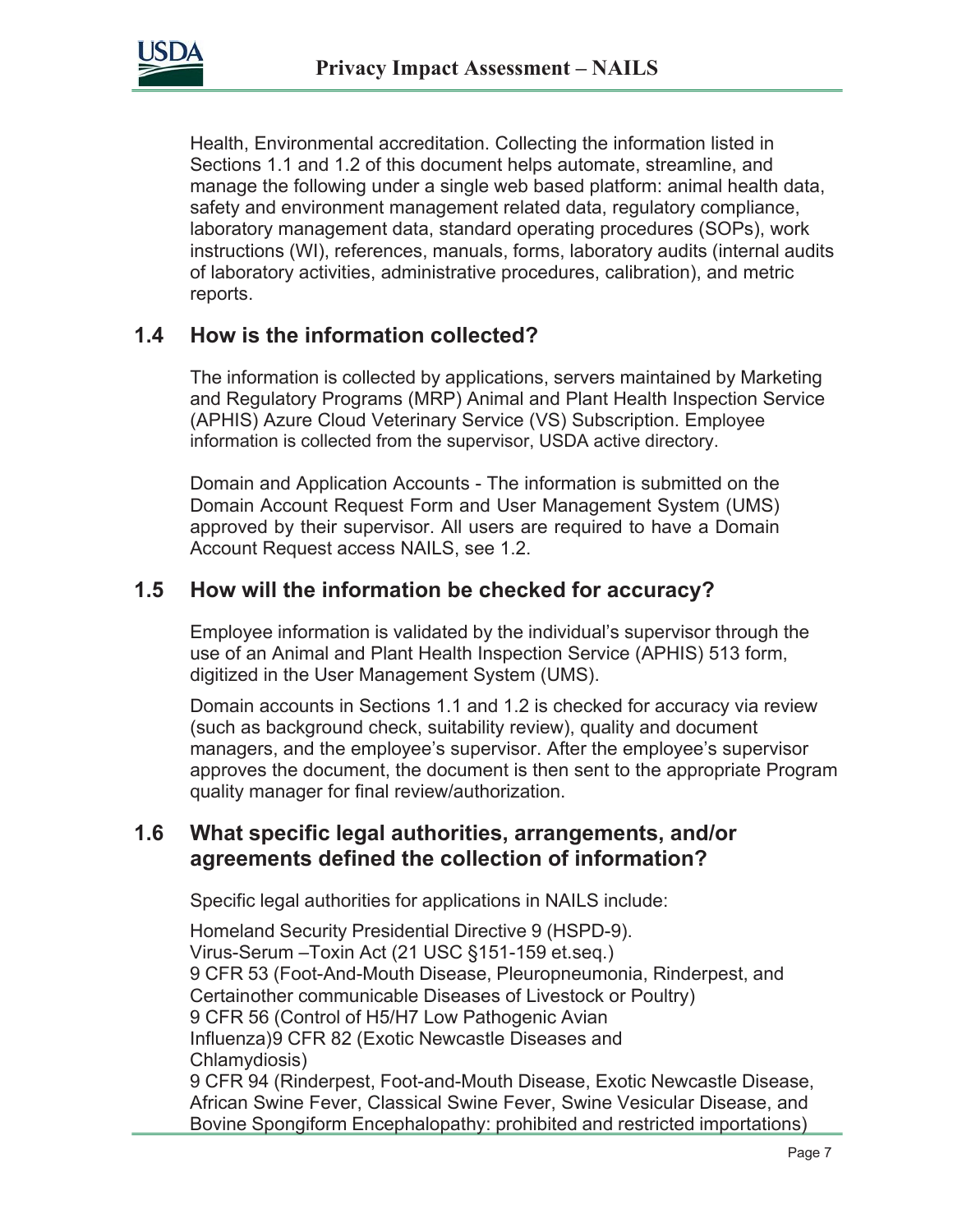

9 CFR 121 (Possession, Use, And Transfer Of Select Agents And Toxins)Animal Health Protection Act (7 USC Chapter 109) Animal Welfare Act (7 USC 54) Homeland Security Presidential Directives (HSPD) 5 (Management of Domestic

Incidents)

HSPD 7 (Critical Infrastructure Identification, Prioritization, and Protection) HSPD 8 (National Preparedness)

HSPD 9 (Defense of United States Agriculture and Food)

HSPD 12 (Policies for a common Identification Standard for Federal Employeesand Contractors)

The Organic Act of 1862 (7 U.S.C. 2201 note)

Agricultural Research Act of 1935 (7 U.S.C. 427)

Research and Marketing Act of 1946 (Pub. L. 79-733), as amended (7 U.S.C. 427,1621 note)

Food and Agriculture Act of 1977 (Pub. L. 95- 113), as amended (7 U.S.C. 1281note)

Food Security Act of 1985 (Pub. L. 99-198) (7 U.S.C. 3101 note)

Food, Agriculture, Conservation, and Trade Act of 1990 (Pub. L. 101-624) (7 U.S.C.1421 note)

Federal Agriculture Improvement and Reform Act of 1996 (Pub. L. 104-127)

Agricultural Research, Extension, and Education Reform Act of 1998 (Pub. L. 105-185)

Farm Security and Rural Investment Act of 2002 (Pub.L. 107-171).

#### **1.7 Privacy Impact Analysis: Given the amount and type of data collected, discuss the privacy risks identified and how they were mitigated.**

To minimize privacy risks, all user access is granted in the start after the completion of Information Awareness (IA) per the Acceptable Use Policy (AUP) and Rules of Behavior (ROB) and re-verify annually. Access is limited to USDA employees only (USDA civilian and contractor), Need to Know (NtK) basis.

Employee information is validated by the individual's supervisor through the use of an Animal and Plant Health Inspection Service (APHIS) 513 form, digitized in the User Management System (UMS).

Unauthorized access to this data is the privacy risk. This is mitigated by using capabilities common to USDA and the commercial products used. This includes:

- System access control by USDA domain credentials
- User based role access
- Separation of duties
- Limiting web access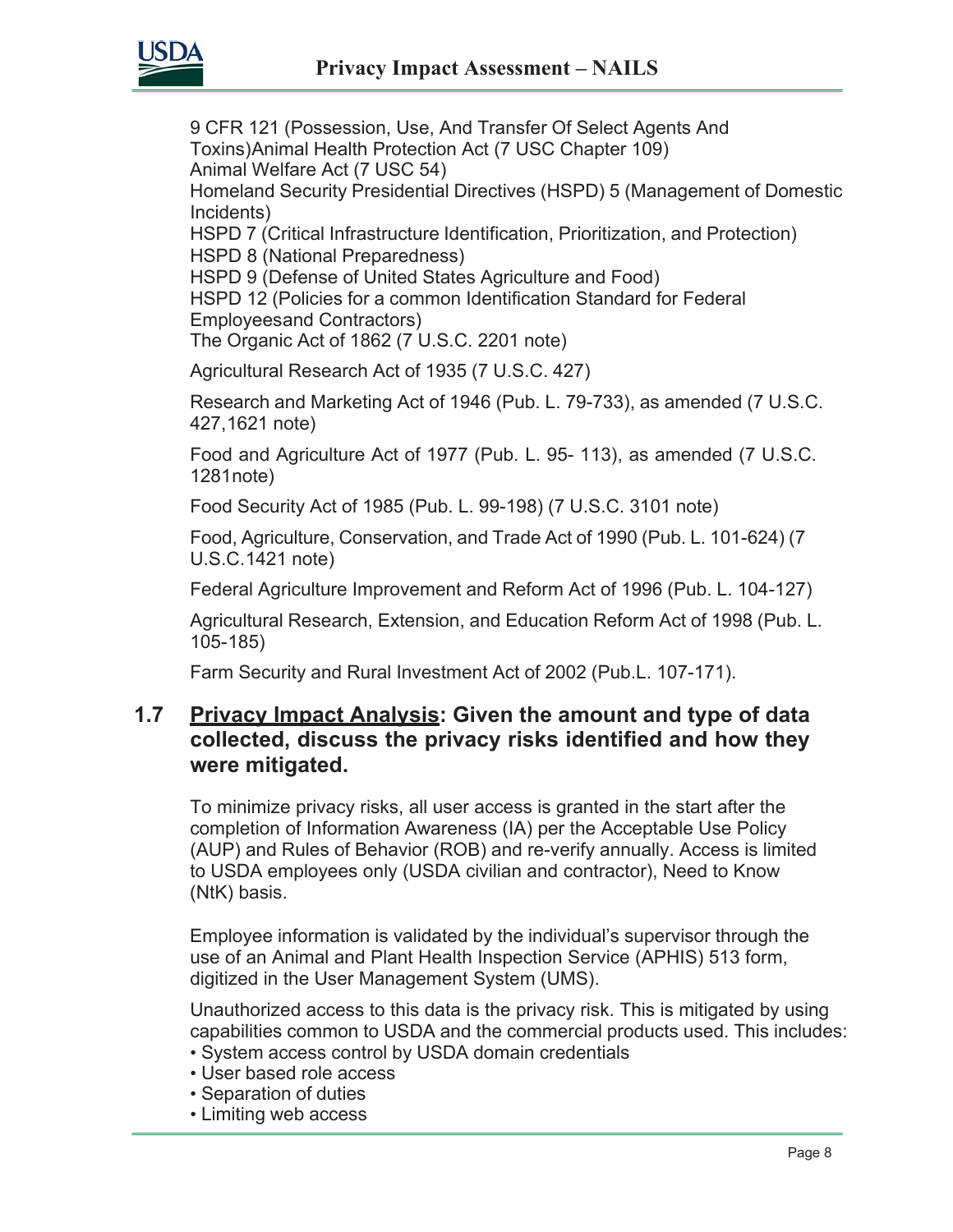

- Audit logging
- Standard Operating Procedures (SOPs)

# Section 2.0 Uses of the Information

The following questions are intended to clearly delineate the use of information and the accuracy of the data being used.

#### **2.1 Describe all the uses of information.**

National Bio Agro-Defense Facility (NBAF) Azure Information Laboratory System (NAILS) is categorized as a moderate system. Information used in NAILS helps to automate, streamline and manage the following under a singleweb-based platform:

- Environmental, Health, Safety and Quality (EHSQ) Information is used by Animal and Plant Health Inspection Service (APHIS) to meet compliance with all regulatory requirements and ISO accreditation.
- Biological Information Management System (BioIMS) Information is used by APHIS VS NBAF to manage laboratory inventory data, workflow, and to meet all regulatory requirements and ISO accreditation.
- Electronic Laboratory Notebook (ELN) Information enable researchers to store and organize research laboratory and animal data.
- Laboratory Information Management System (LIMS) Information is used to maintain biological inventory, to meet compliance with all regulatory requirements and ISO accreditation.
- Data Entry System (DES) Information is used to backup archives from Plum Island Animal Disease Center (PIADC).

#### **2.2 What types of tools are used to analyze data and what type of data may be produced?**

Biological Information Management System (BioIMS) - Biological Information Management System Commercial off the Shelf (COTS) that contains automate and streamline processes to include:

- Study Management
- Reports
- Analytic Quality Control
- Storage Management
- Workflow
- Sample Tests and Results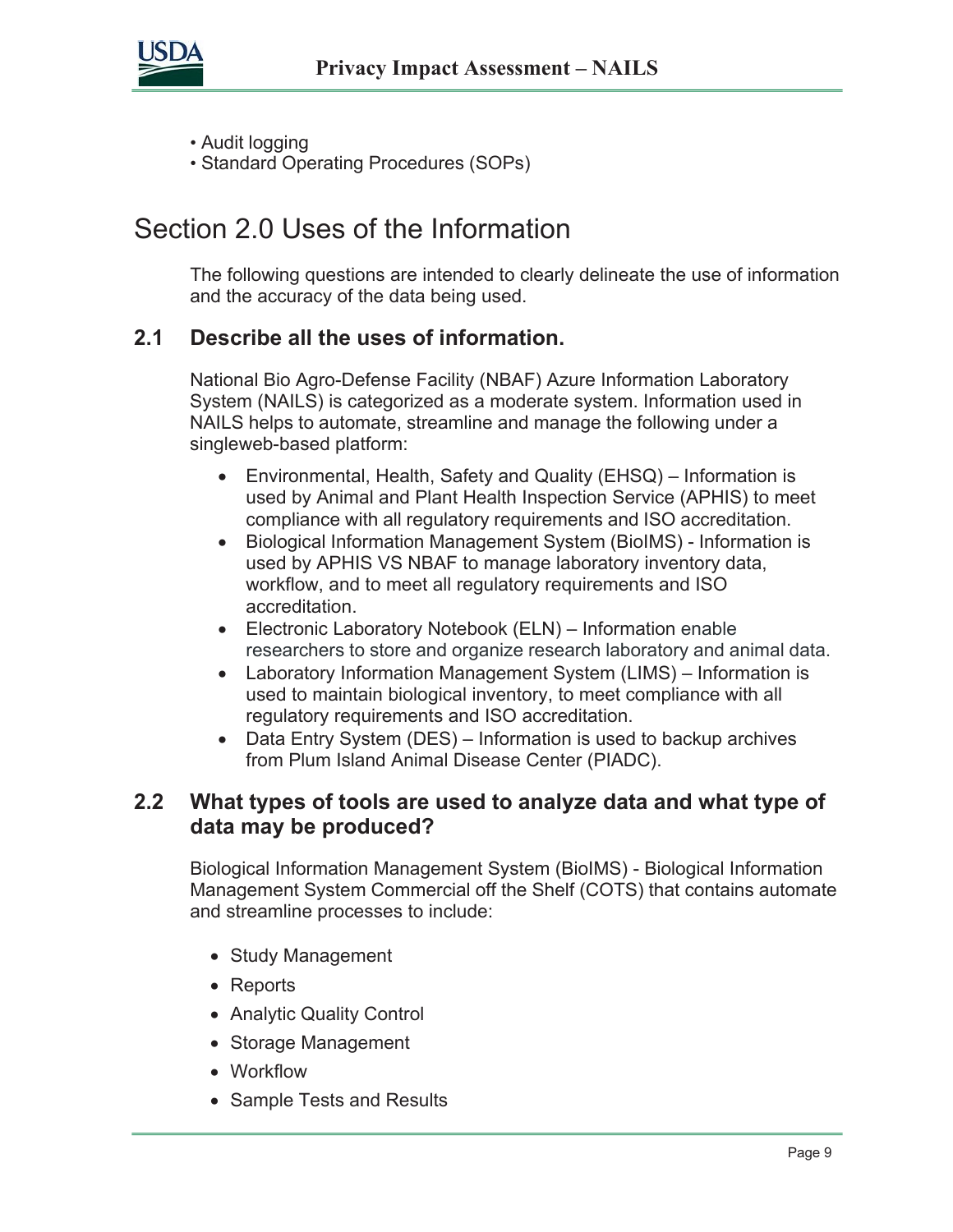

Environmental, Health, Safety and Quality (EHSQ) COTS that contains automate and streamline processes to include:

- Safety Process
- Compliance Management
- Operational Efficiency
- ISO Accreditation
- Compliance Management
- Document Control

Laboratory Information Management System and Electronic Health Notebook contains

- Inventory Management
- Research Management

Data Entry Systems contain

• System Archive from PIADC

#### **2.3 If the system uses commercial or publicly available data please explain why and how it is used.**

Applications may utilize publicly available ISO accreditation requirements to maintain ISO accreditation, A2LA (an accrediting body with additional requirements that is used for clarification/guidance of ISO requirements), equipment manuals and vendor websites (for instrumentation), and also scientific journal articles for scientific test validation.

#### **2.4 Privacy Impact Analysis: Describe any types of controls that may be in place to ensure that information is handled in accordance with the above described uses.**

Technical:

- o NAILS applications use Enterprise Active Directory (EAD) controls and security policies within MRP Animal and Plant Health Inspection Service (APHIS) Azure Cloud.
- o The security of the information being passed on this two-way connection is protected using FIPS 140-2 approved encryption mechanisms.
- $\circ$  Employee information is validated by the individual's supervisor through the use of an APHIS 513 form, digitized in the User Management System (UMS).

Administrative:

o Users have formal training on how to properly manage PII.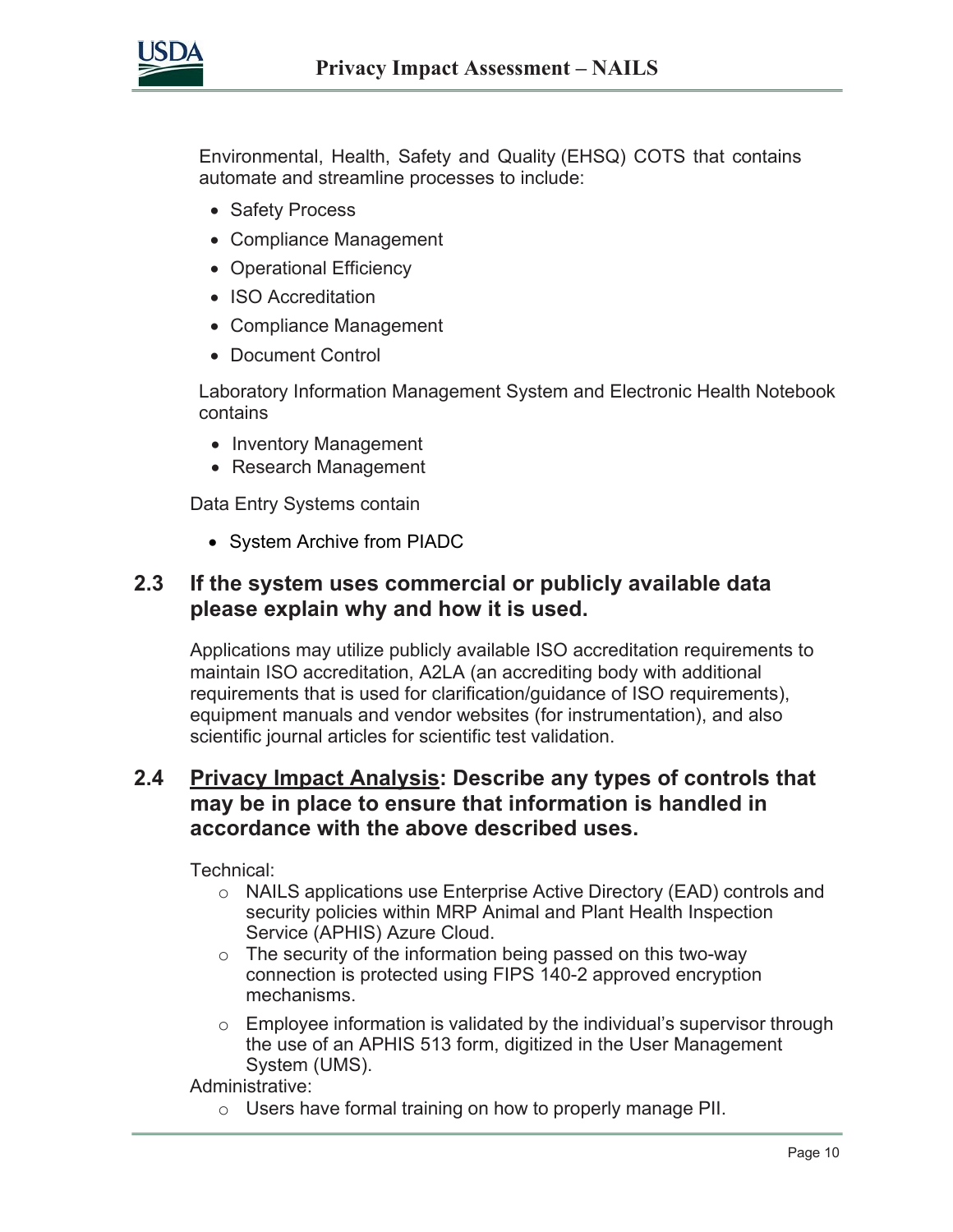

- o Users have formal training in how to use the system.
- $\circ$  All access to the system is limited to authorized personnel only with the "Need to Know".
- o Access to the data in the system is controlled and documented by formal authorization.

# Section 3.0 Retention

The following questions are intended to outline how long information will be retained after the initial collection.

#### **3.1 How long is information retained?**

For occupational health and safety training records, referring to https://www.archives.gov/files/records-mgmt/grs/grs02-7.pdf, "Destroy 5 years after training participation or when superseded, whichever is applicable, but longer retention is authorized if required for business use."

For biologic inventory and laboratory notes, referring to [https://www.aphis.usda.gov/library/records/downloads/VEB.pdf,](https://www.aphis.usda.gov/library/records/downloads/VEB.pdf) [https://www.aphis.usda.gov/library/records/downloads/ADIS.pdf,](https://www.aphis.usda.gov/library/records/downloads/ADIS.pdf) and <https://www.aphis.usda.gov/library/records/downloads/LAT.pdf> where "Destroy when 3 years old"

#### **3.2 Has the retention period been approved by the component records officer and the National Archives and Records Administration (NARA)?**

Each of the program offices that collect data will schedule the records as required. Data is backed up as a monthly full backup, with daily incremental backups, and then superseded by the next full backup. Currently Veterinary Service scheduled NBAF for retention review in FY21.

#### **3.3 Privacy Impact Analysis: Please discuss the risks associated with the length of time data is retained and how those risks are mitigated.**

The risk would be keeping data exceeding the time needed.

#### **Section 4.0 Internal Sharing and Disclosure**

The following questions are intended to define the scope of sharing within the United States Department of Agriculture.

#### **4.1 With which internal organization(s) is the information shared, what information is shared and for what purpose?**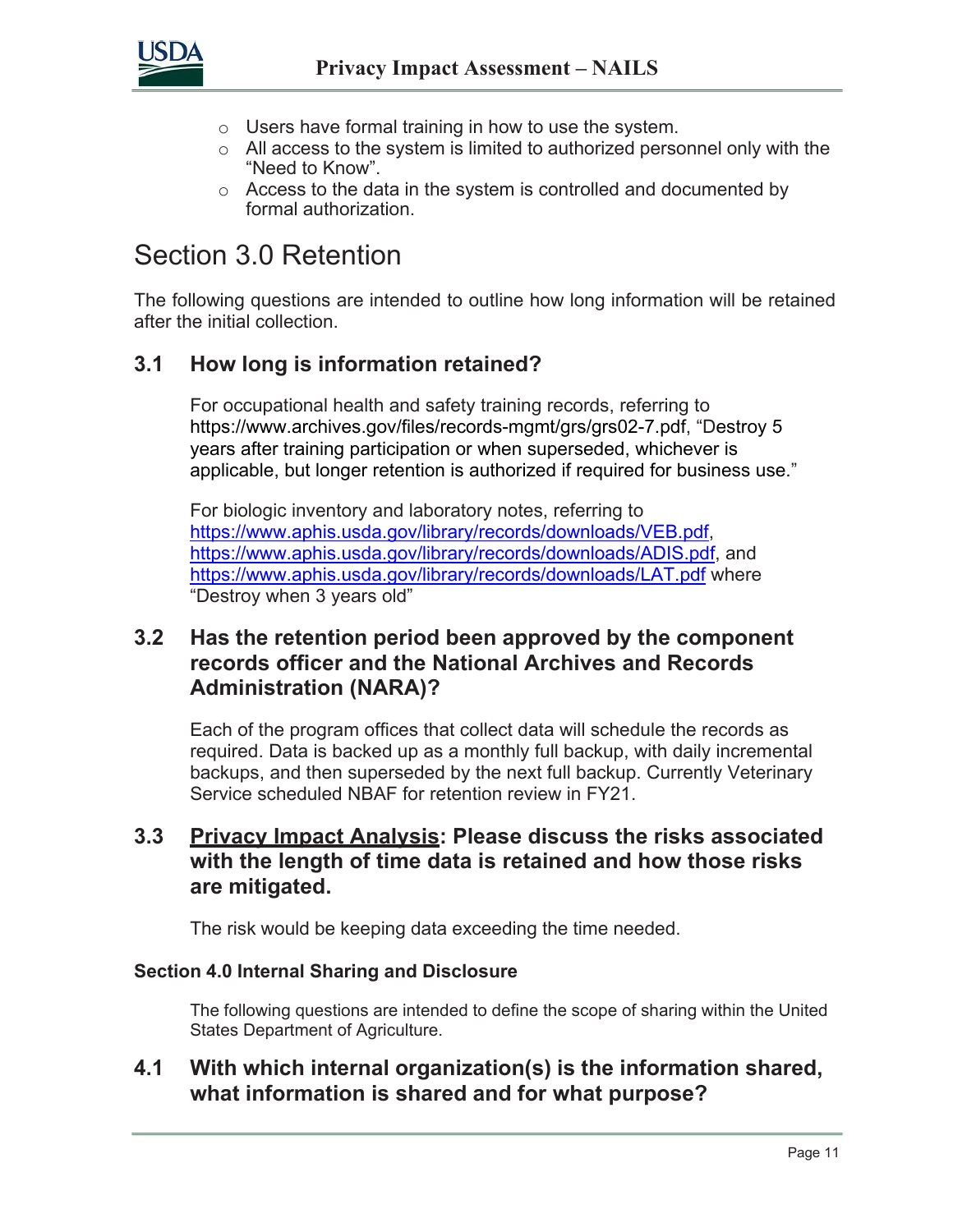

This information may be used by components of USDA to include Agricultural Marketing Service (AMS), Animal and Plant Health Inspection Service (APHIS), Agricultural Research Service (ARS), Office of the General Counsel (OGC), Officer of Inspector General (OIG) and other USDA agencies. Information is also shared with USDA ARS employees co-located with NVSL at the Foreign Animal Disease Diagnostic Laboratory (FADDL) in Plum Island, NY.

#### **4.2 How is the information transmitted or disclosed?**

This is based on the programs use of the data and this would be documented in the appropriate PIA and/or SORN listed in 6.1.

#### **4.3 Privacy Impact Analysis: Considering the extent of internal information sharing, discuss the privacy risks associated with the sharing and how they were mitigated.**

Information is not shared outside of USDA APHIS.

All NAILS systems also have administrative as well as technical security controls to address access to and security of information.

All information sharing with internal systems is done over the internal APHIS network.

Access to the data in the NAILS systems is controlled and documented by formal authorization.

All access to the system is limited by account identification and eAuthentication. The eAuthentication makes uses of Personal Identification Verification (PIV) cards using associated certificates.

Users have formal training in how to use the system.

.A warning banner must be acknowledged at login.

### Section 5.0 External Sharing and Disclosure

The following questions are intended to define the content, scope, and authority forinformation sharing external to USDA which includes Federal, state and local government, and the private sector.

#### **5.1 With which external organization(s) is the information shared, what information is shared, and for what purpose?**

Information is not shared outside of USDA.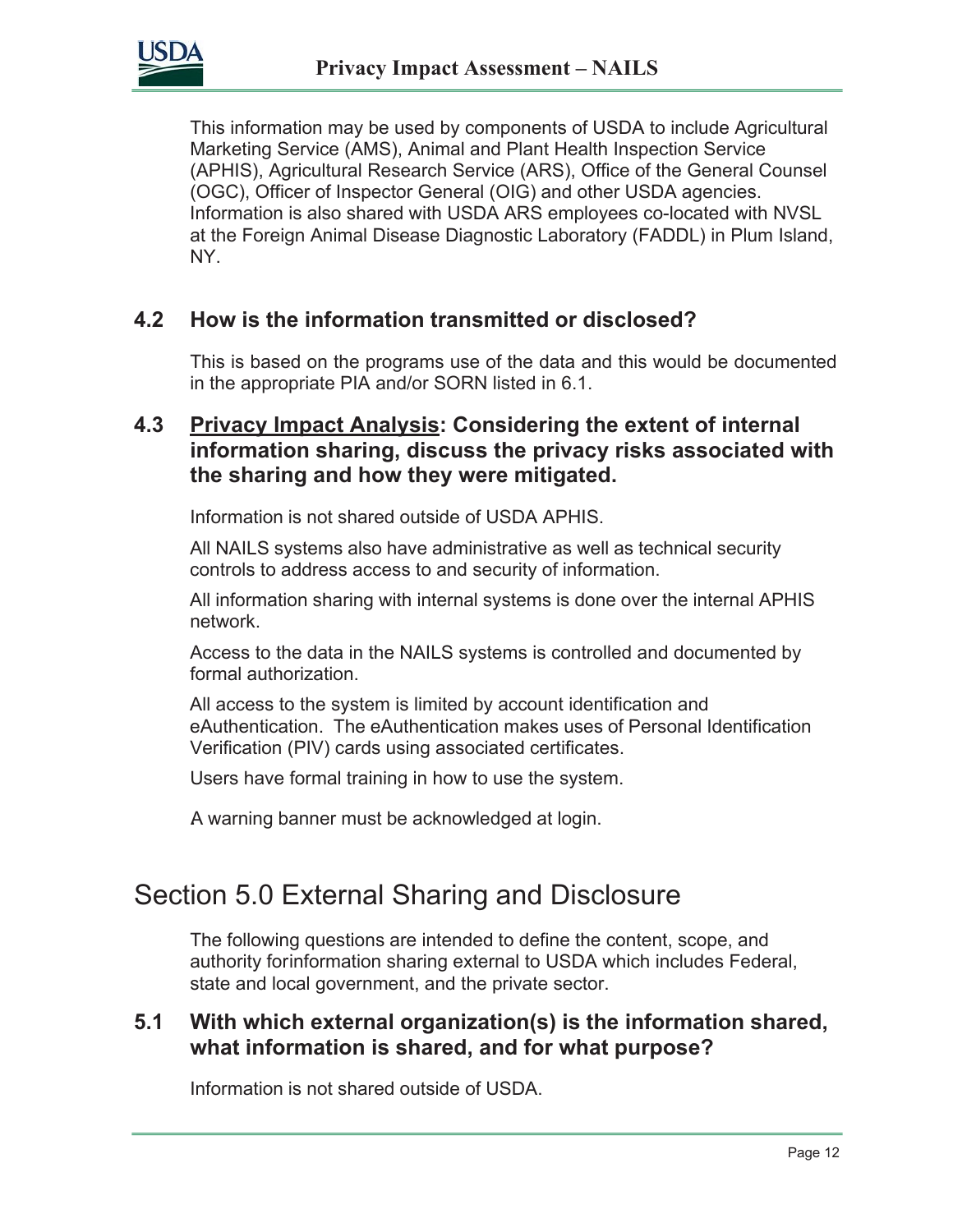

**5.2 Is the sharing of personally identifiable information outside the Department compatible with the original collection? If so, is it covered by an appropriate routine use in a SORN? If so, please describe. If not, please describe under what legal mechanism the program or system is allowed to share the personally identifiable information outside of USDA.**

Information is not shared outside of USDA.

#### **5.3 How is the information shared outside the Department and what security measures safeguard its transmission?**

Information is not shared outside of USDA.

#### **5.4 Privacy Impact Analysis: Given the external sharing, explain the privacy risks identified and describe how they were mitigated.**

USDA/APHIS/NBAF provide safeguards against invasions of privacy by limiting the collection of personal data to authorized personnel only. The data collection must be relevant for the purposes for which it is collected and shall not be used for any other purpose. Information is not shared outside of USDA. All contractors will require a Non-disclosure Agreement (NDA) for NAILS access. In addition, all users are required to take the Information Security Awareness Training (ISAT) and sign the Rules of Behavior (ROB). PII training is conducted as part of the yearly Aglearn mandatory training. To gain NAILS application access, it will require the individual's supervisor approval.

# Section 6.0 Notice

The following questions are directed at notice to the individual of the scope of information collected, the right to consent to uses of said information, and the right to decline to provide information.

#### **6.1 Does this system require a SORN and if so, please provide SORN name and URL.**

National Animal Health Laboratory Network [https://www.ocio.usda.gov/sites/default/files/docs/2012/APHIS\\_NAHLN\\_SORN.txt](https://www.ocio.usda.gov/sites/default/files/docs/2012/APHIS_NAHLN_SORN.txt)

Labware Laboratory Information Management System <https://www.ocio.usda.gov/sites/default/files/APHIS-19.txt>

General Personnel Records [https://www.ocio.usda.gov/sites/default/files/docs/2012/GOVT-](https://www.ocio.usda.gov/sites/default/files/docs/2012/GOVT-1_General_Personnel_Records.txt)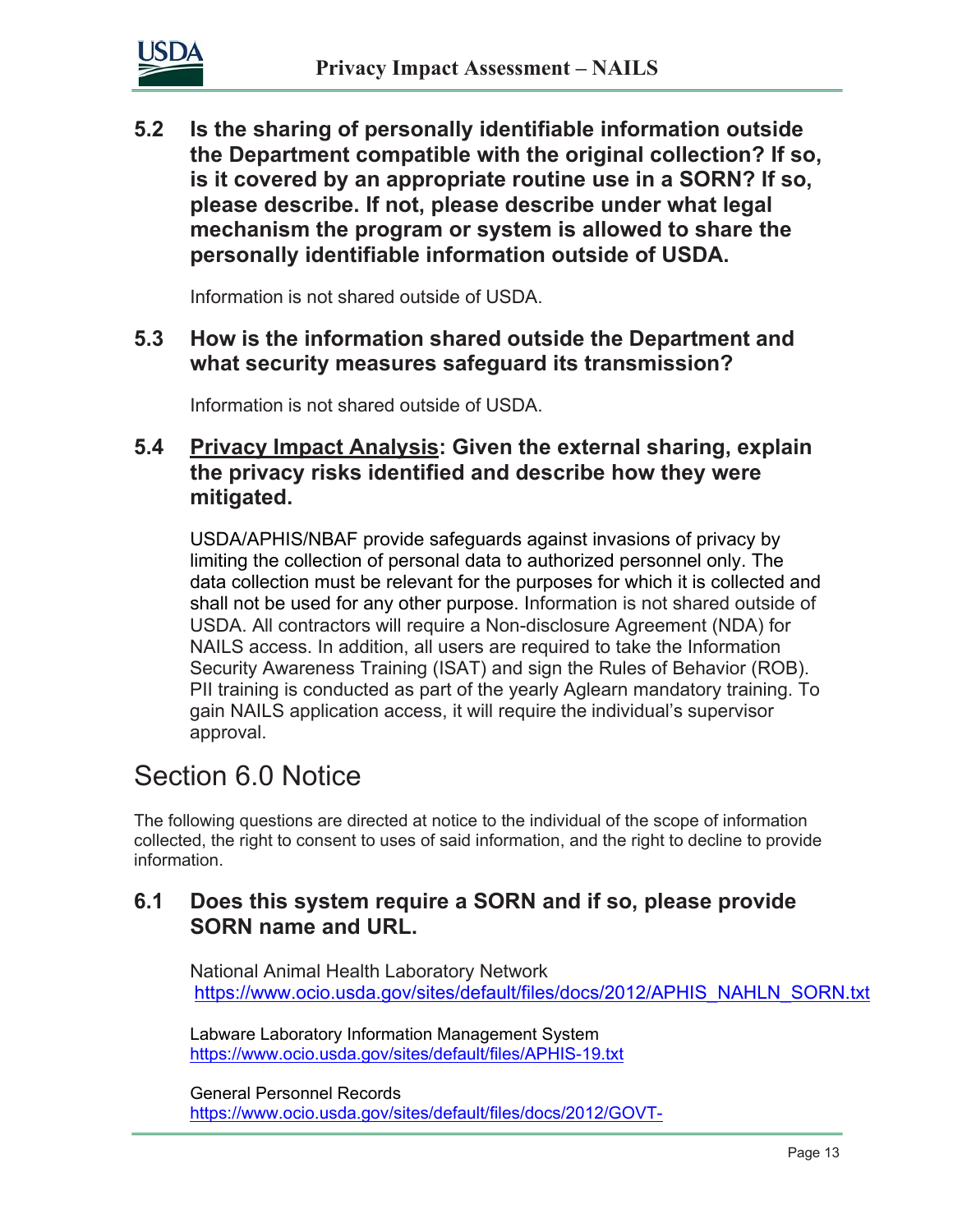

1 General Personnel Records.txt

OPM/GOVT-10 Employee Medical File System Records [https://www.opm.gov/information-management/privacy-policy/sorn/opm-sorn-govt-10](https://www.opm.gov/information-management/privacy-policy/sorn/opm-sorn-govt-10-employee-medical-file-systems-records.pdf) [employee-medical-file-systems-records.pdf](https://www.opm.gov/information-management/privacy-policy/sorn/opm-sorn-govt-10-employee-medical-file-systems-records.pdf)

#### **6.2 Was notice provided to the individual prior to collection of information?**

Yes.

**6.3 Do individuals have the opportunity and/or right to decline to provide information?**

No.

#### **6.4 Do individuals have the right to consent to particular uses of the information? If so, how does the individual exercise the right?**

No. The information is used for internal purposes only and not shared. All information is required to grant account access to ensure proper security and auditing. If the user does not consent to use of all requested information, the account request will likely be disapproved.

Only information that is cleared through the Freedom of Information Act is available for use.

#### **6.5 Privacy Impact Analysis: Describe how notice is provided to individuals, and how the risks associated with individuals being unaware of the collection are mitigated.**

All data is provided by the user on the account request form which contains a consent notice.

# Section 7.0 Access, Redress and Correction

The following questions are directed at an individual's ability to ensure the accuracy of the information collected about them.

#### **7.1 What are the procedures that allow individuals to gain access to their information?**

NAILS is not publicly accessible. Individuals who wish to view the data will require the appropriate application access and USDA network access. Any discrepancies in the data are reported to the individual's supervisor.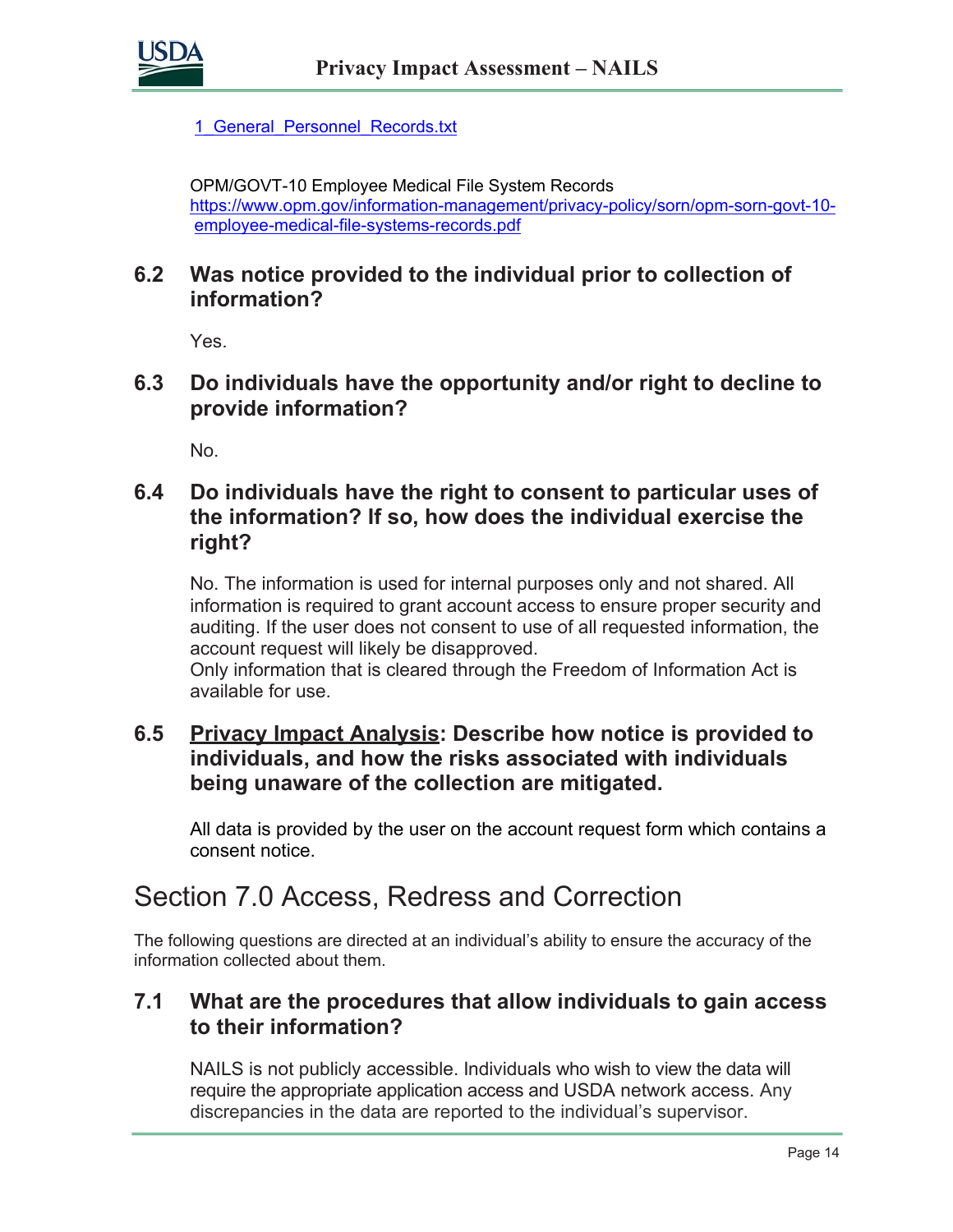

#### **7.2 What are the procedures for correcting inaccurate or erroneous information?**

Procedures for correcting inaccurate information is found at USDA APHIS | Requesting Access to Privacy Act Records Submit your request by mail, facsimile, or e-mail. USDA – Animal and Plant Health Inspection Service 4700 River Road, Unit 50 Riverdale, MD 20737 Facsimile: 301-734-5941 Email: [APHISPrivacy@usda.gov](mailto:APHISPrivacy@usda.gov)

#### **7.3 How are individuals notified of the procedures for correcting their information?**

Notice is through the applicable published Systems of Record Notice.

#### **7.4 If no formal redress is provided, what alternatives are available to the individual?**

The requester can file a formal Privacy Act request for corrections to their record.

#### **7.5 Privacy Impact Analysis: Please discuss the privacy risks associated with the redress available to individuals and how those risks are mitigated.**

No privacy risks are associated with the redress, all procedures are followed based on the requirements of Privacy Act of 1974.

# Section 8.0 Technical Access and Security

The following questions are intended to describe technical safeguards and security measures.

#### **8.1 What procedures are in place to determine which users may access the system and are they documented?**

USDA requires ISAT (Information Security Awareness Training) and a Rules of Behavior (ROB) for which all users must consent to prior to being granted system credentials for access. The NAILS system inherits the USDA implementation of User Security Awareness training which is required annually and NAILS system has created Security Groups which will granulize the access a user has based on the idea of "Least Access Required" and also each system in NAILS utilities the User Management System (UMS) or USDA's Enterprise Identity Management Service (EIMS) to assist in validating users periodically. A supervisor submits for an employee access to a system. Once an application is reviewed by the employee's supervisor, the administrator of the application will be notified to review and add/removeuser accounts. Contractors accessing the domain will require a Non-disclosure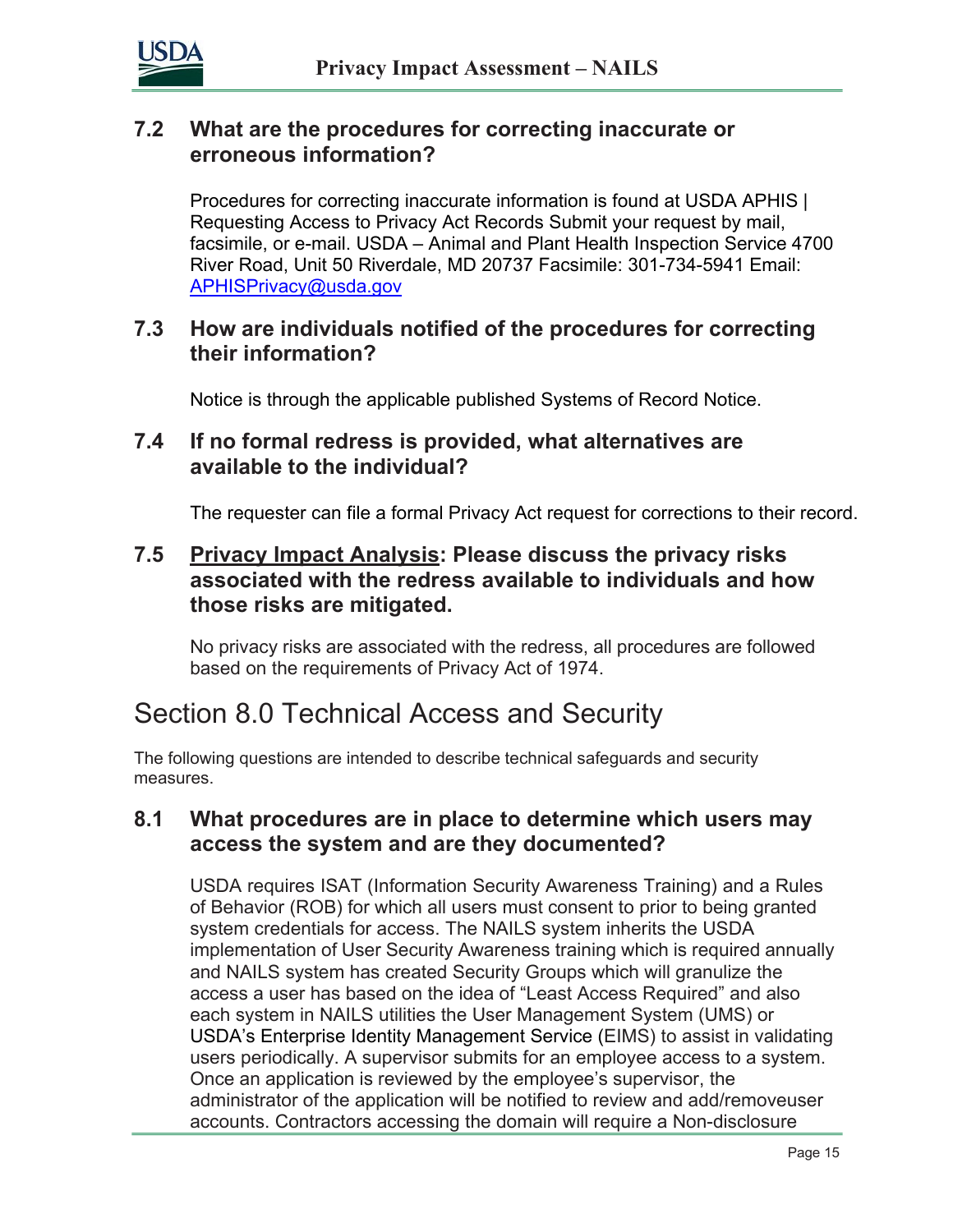

Agreement (NDA). In addition, all users are required to take the Information Security Awareness Training (ISAT) and sign the Rules of Behavior (ROB).

#### **8.2 Will Department contractors have access to the system?**

Vetted contractors with USDA suitability clearance, Non-Disclosure Agreement (NDA), Information Awareness Training (IAT) training and agreement will have access to the system. Supervisors of the application will authorize the contractor and will provide Need to Know access.

#### **8.3 Describe what privacy training is provided to users either generally or specifically relevant to the program or system?**

All members are required to complete annual Information Technology (IT) Security Awareness Training and must sign APHIS Rules of Behavior form prior to receiving access to the information system. PII training is conducted as part of the yearly Aglearn mandatory training. The standard USDA warning banner must also be acknowledged and accepted before logging in to the system.

#### **8.4 Has Certification & Accreditation been completed for the system or systems supporting the program?**

An ATO was granted in support of the program in August 2020. A new target assessment is progress with the projected completion date of September 2021. This Privacy Impact Assessment will be used in support of the initial Authority to Operate (ATO) package that is being worked for this System.

#### **8.5 What auditing measures and technical safeguards are in place to prevent misuse of data?**

Technical safeguards and auditing measures are in accordance with FIPS 199/200 Moderate Baseline Security Controls. Some of the technical safeguards are a security model that includes auditing, role-based views, field-level security, and division of security. This means any events, such as create, modify, soft deletion, and user login activity are audited at the field level. In addition, the audit history on individual record and/or audit history summary is also tightly controlled with separate security settings to protect the integrity of the log. The security model for access to the data within Applications in NAILS is through role-based access and data restriction configurations. Furthermore, views and field-level access are role-based, preventing users from seeing, accessing, and/or making changes to individual fields or records they do not have access to. All NAILS users must be validated against APHIS Active Directory for authentication.

• All access to the data in the system is controlled by formal authorization using User Management System (UMS).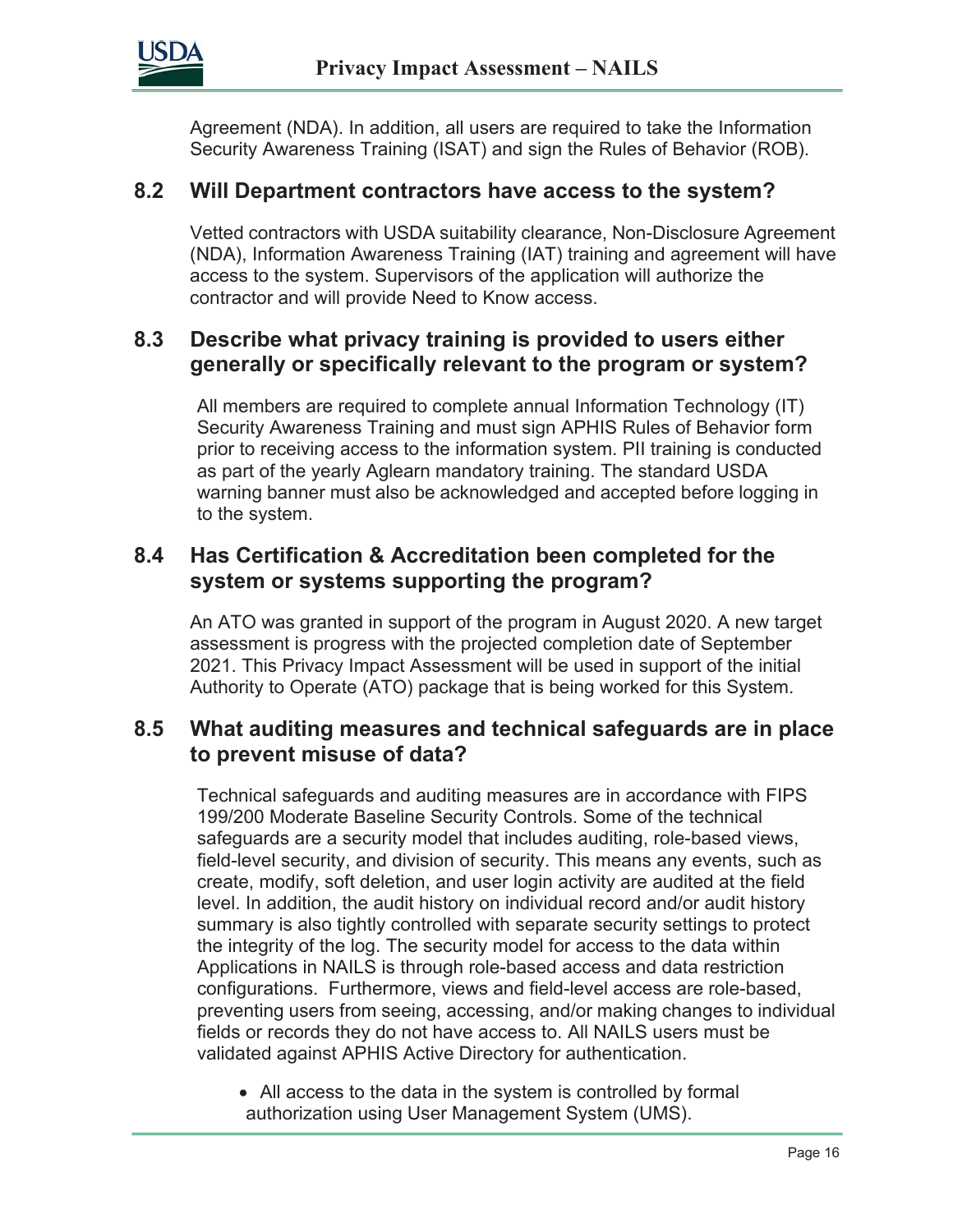

- All access to the system is limited by account identification and eAuthentication. The eAuthentication makes uses of PIV cards using associated certificates.
- USDA Active Directory (AD) provides authentication and identity services for this information system. All users must have active AD accounts for access.
- Warning banner must be acknowledged before logging in.
- All information sharing with internal systems is done over the internal APHIS network.
- Auditing is enabled both at the application and database level.

#### **8.6 Privacy Impact Analysis: Given the sensitivity and scope of the information collected, as well as any information sharing conducted on the system, what privacy risks were identified and how do the security controls mitigate them?**

This risk is mitigated through administrative user training and limiting use to Federal owned networks. Users are trained at least annually, and accounts are verified annually. Information is limited to APHIS, ARS systems. The integrity of the data is protected through AEI GSS to ensure all transactions are complete and all items shipped successfully. All data objects, transactions, and ship-to data are protected by the available USDA technology and services (Bitlocker, CheckPoint, GPO updates and Active Directory). Audit logs are available for all transactions.

### Section 9.0 Technology

The following questions are directed at critically analyzing the selection process for any technologies utilized by the system, including system hardware and other technology.

#### **9.1 What type of project is the program or system?**

The National Bio and Agro-Defense Facility (NBAF) Azure Information and Laboratory System (NAILS) provide Commercial off the Shelf Software (COTS) to fulfill the mission of inspecting and protecting animal and plant materials, to maintain compliance and ISO accreditation, and security stores, processes research data across the Marketing and Regulatory Programs (MRP) Animal and Plant Health Inspection Service (APHIS) Azure Cloud.

#### **9.2 Does the project employ technology which may raise privacy concerns? If so please discuss their implementation.**

Not Applicable.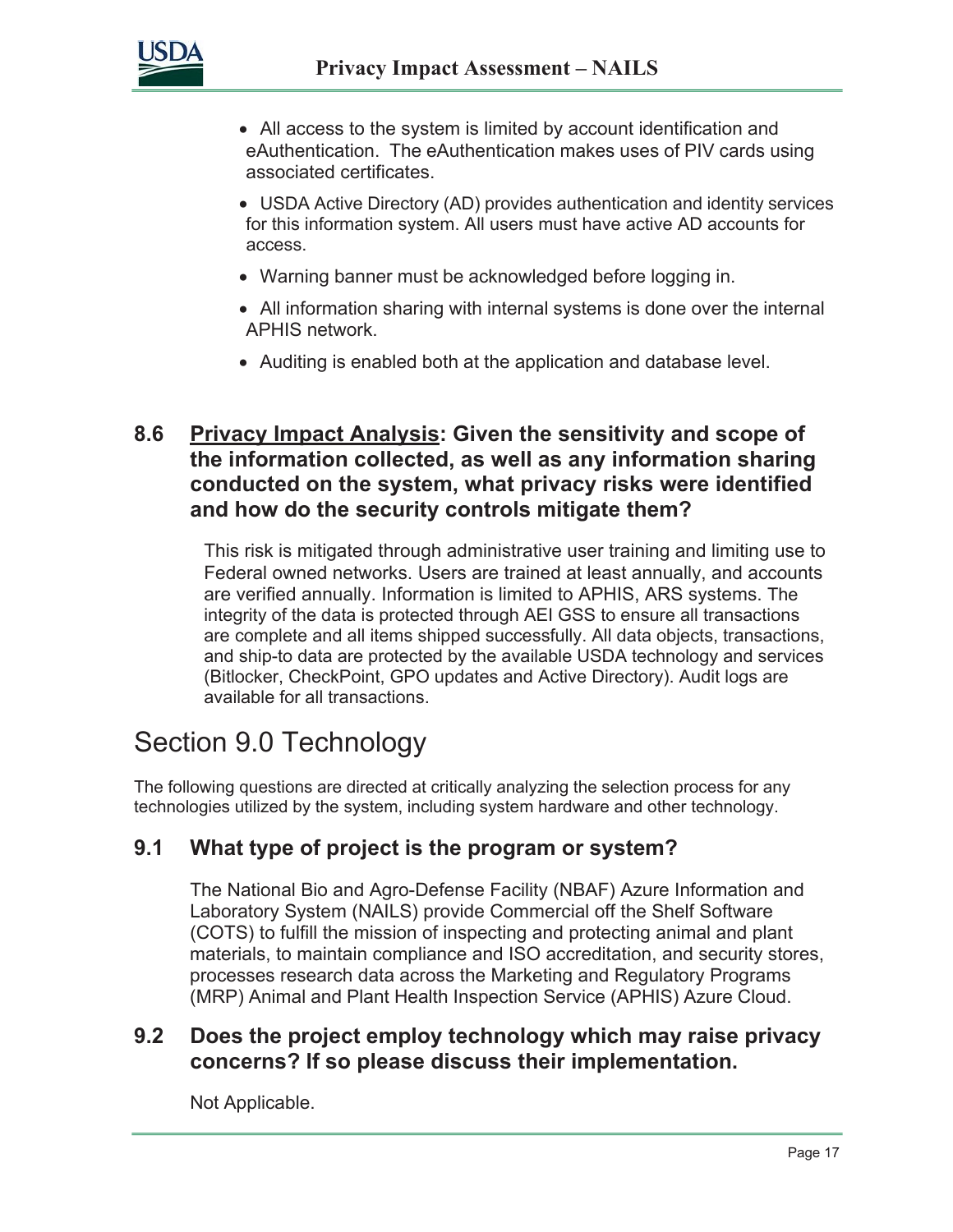

# Section 10.0 Third Party Websites/Applications

The following questions are directed at critically analyzing the privacy impact of using third party websites and/or applications.

**10.1 Has the System Owner (SO) and/or Information Systems Security Program Manager (ISSPM) reviewed Office of Management and Budget (OMB) memorandums M-10-22 "Guidance for Online Use of Web Measurement and Customization Technology" and M-10-23 "Guidance for Agency Use of Third-Party Websites and Applications"?**

Yes, The ISSPM and system owner have reviewed the OMB memorandums listed above.

**10.2 What is the specific purpose of the agency's use of 3rd party websites and/or applications?**

No 3rd party web sites are used.

**10.3 What personally identifiable information (PII) will become available through the agency's use of 3rd party websites and/or applications.**

Not Applicable.

**10.4 How will the PII that becomes available through the agency's use of 3rd party websites and/or applications be used?**

Not Applicable.

**10.5 How will the PII that becomes available through the agency's use of 3rd party websites and/or applications be maintained and secured?**

Not Applicable.

**10.6 Is the PII that becomes available through the agency's use of 3rd party websites and/or applications purged periodically?**

Not Applicable.

**10.7 Who will have access to PII that becomes available through the agency's use of 3rd party websites and/or applications?**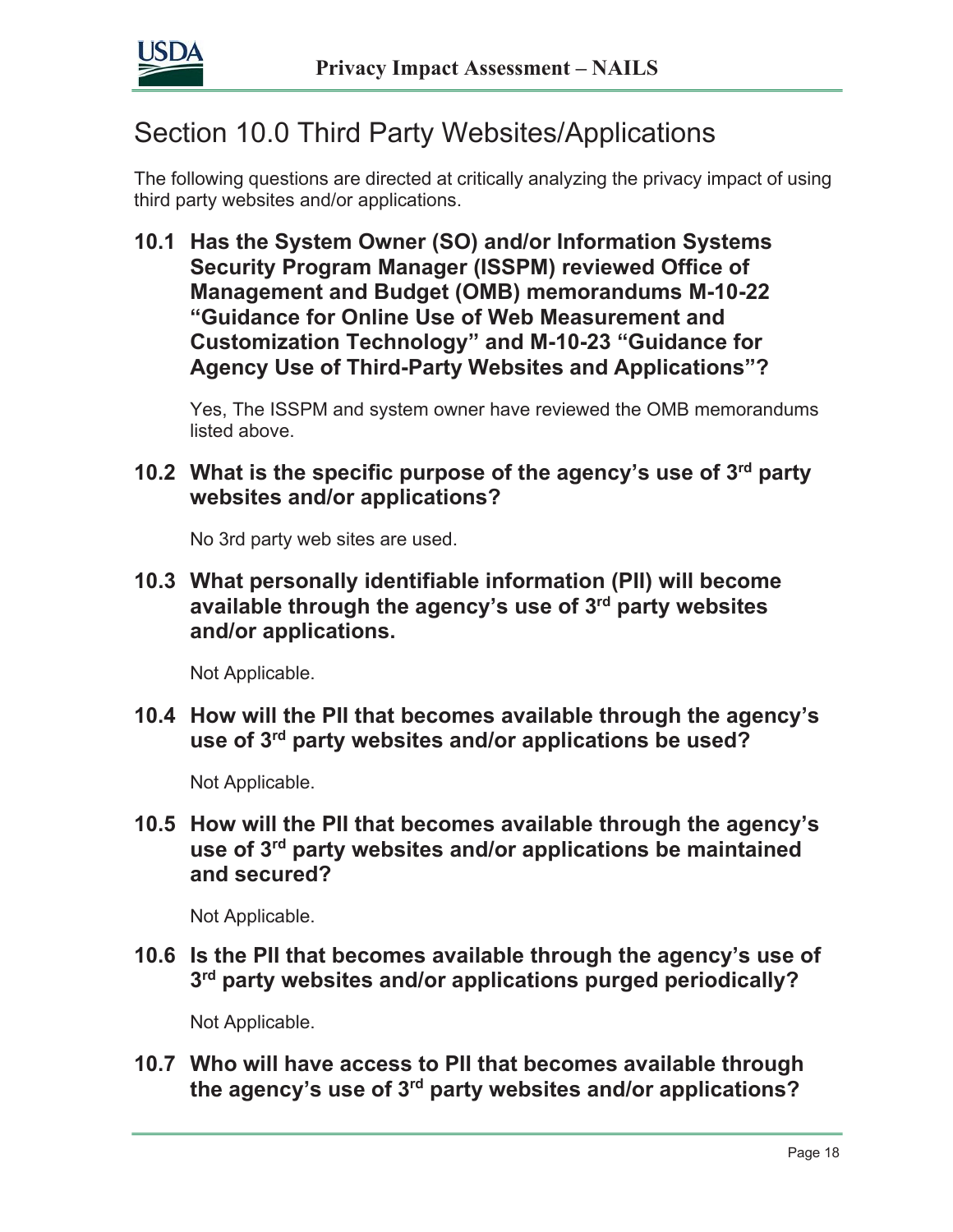

Not Applicable.

**10.8 With whom will the PII that becomes available through the agency's use of 3rd party websites and/or applications be shared - either internally or externally?**

Not Applicable.

**10.9 Will the activities involving the PII that becomes available through the agency's use of 3rd party websites and/or applications require either the creation or modification of a system of records notice (SORN)?**

Not Applicable.

#### **10.10 Does the system use web measurement and customization technology?**

Not Applicable.

**10.11Does the system allow users to either decline to opt-in or decide to opt-out of all uses of web measurement and customization technology?**

Not Applicable.

**10.12Privacy Impact Analysis: Given the amount and type ofPII that becomes available through the agency's use of 3rd party websites and/or applications, discuss the privacy risks identified and how they were mitigated.**

Not Applicable.